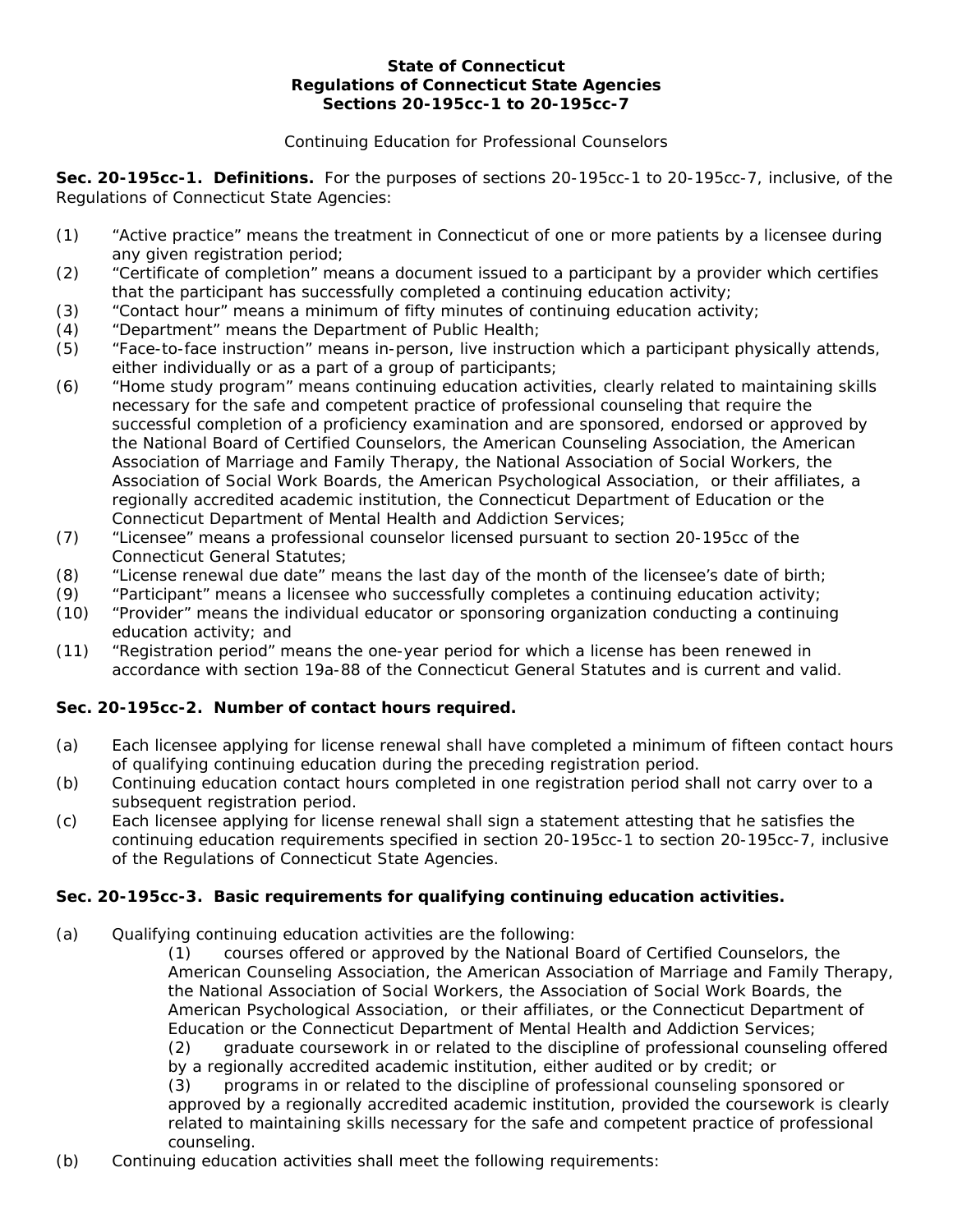- (1) the activity involves face-to-face instruction or a home study program;
- (2) the provider implements a mechanism to monitor and document physical attendance at such instruction or to verify licensee completion in the case of a home study program;
- (3) the provider retains written records for a period of three years from the participant's actual successful completion of the activity, including but not limited to: content description; instructor; date of activity; location of activity; list of participants; participant's evaluation of instruction presented and number of contact hours; and
- (4) the provider issues a certificate of completion after the participant's successful completion of the activity. Such certificate shall include the participant's name, provider's name, title or subject area of the activity, date and location of attendance and number of contact hours completed.
- (c) Subject matter for qualifying continuing education activities shall reflect the scope of practice authorized under Chapter 383c of the Connecticut General Statutes.
- (d) Activities which do not qualify for award of contact hours include: professional organizational business meetings; speeches delivered at luncheons or banquets; reading of books, articles, or professional journals; correspondence courses and other mechanisms of self instruction, except when used as a component of a home study program; and audio-visual materials, except when the latter is used as a component of a qualifying continuing education activity identified in subsections (a) and (b) of this section. Home study programs may include distance learning and Internetbased educational programs.

# **Sec. 20-195cc-4. Award of contact hours.**

- (a) Continuing education contact hours shall be awarded as follows:
	- (1) Courses, institutes, seminars, programs, clinics, conferences and teleconferences: one contact hour for each hour of attendance;
	- (2) first presentation by licensee of an original paper, essay or formal lecture in professional counseling to a recognized group of fellow professionals at a scientific meeting: five contact hours; and
		- (3) original paper published by licensee in a professional journal that accepts papers only on the basis of independent review by experts: six contact hours for the first publication of the material; and
- (b) Graduate level coursework shall be credited at one contact hour for each hour of attendance. Audited courses shall have hours of attendance documented.
	- (c) Twelve contact hours shall be the maximum continuing education hours granted for any one day's participation in the activities specified in subsection (a) of this section.
	- (d) Continuing education activities that provide content related to organizational structure, marketing and similar topics relating to business management, shall be limited to not more than three contact hours in any one registration period.
	- (e) The licensee shall successfully complete a continuing education activity for award of any continuing education contact hours.

# **Sec. 20-195cc-5. Record retention by licensees.**

- (a) Each licensee shall obtain a certificate of completion from the provider of continuing education activities. Certificates of completion shall be retained by the licensee for a minimum of three years following the license renewal due date for which the activity satisfies license renewal requirements.
- (b) The department may inspect such licensee records as it deems necessary. Certificates of completion shall be submitted by the licensee to the department only upon the department's request. The licensee shall submit such records to the department within 45 days of the department's request.
- (c) A licensee who fails to comply with the continuing education requirements of sections 20-195cc-1 to 20-195cc-7, inclusive, of the Regulations of Connecticut State Agencies may be subject to disciplinary action, pursuant to section 20-195ee of the Connecticut General Statutes.

### **Sec. 20-195cc-6. Exemptions from and waiver of the continuing education requirements.**

(a) A waiver of the continuing education requirements may be extended to a licensee who is not engaged in active practice during a given registration period provided he submits, prior to the